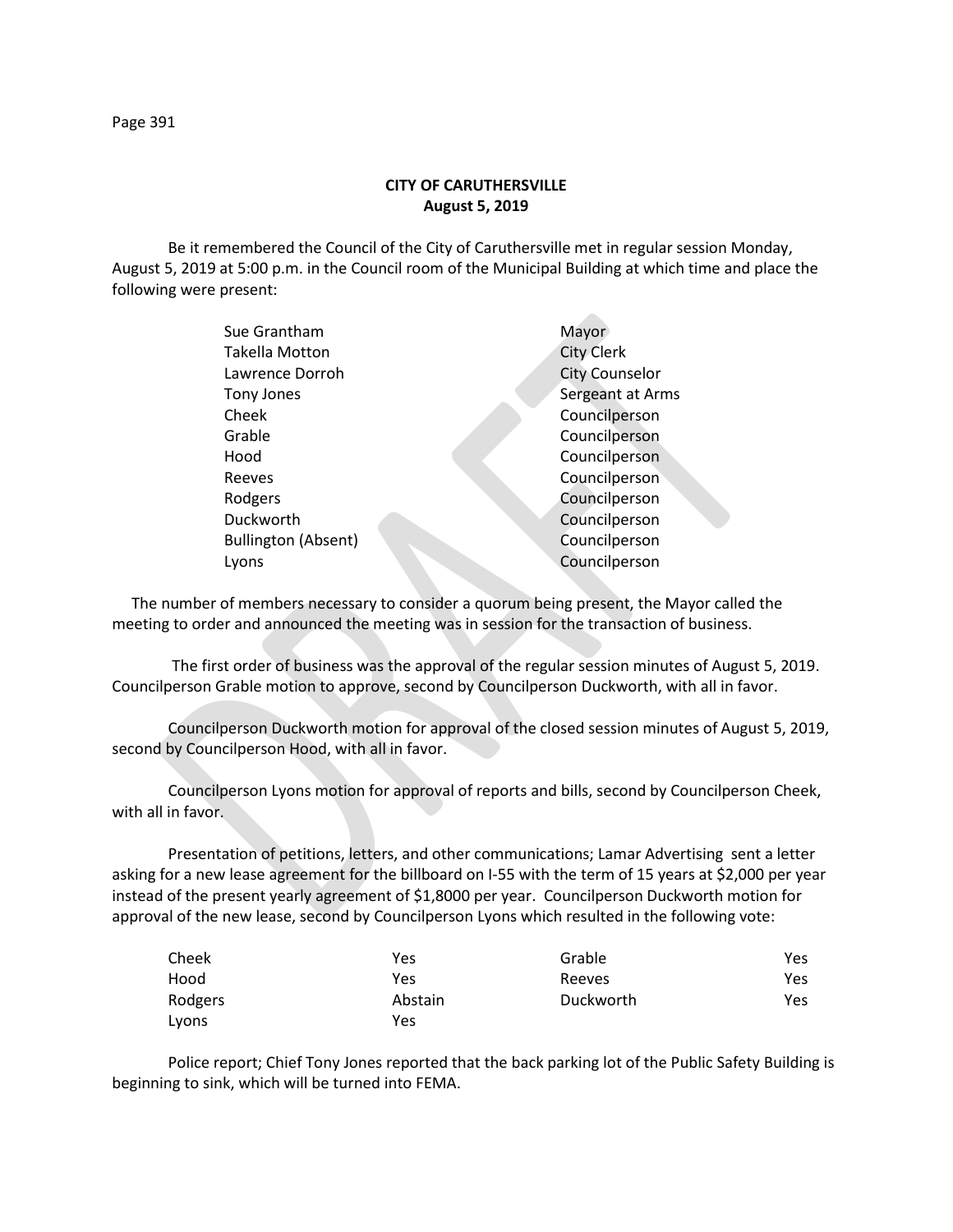Fire report; Fire calls from July 15, 2019 to August 5, 2019 are as follows: 7/15/19; Vacant shed on fire on 20<sup>th</sup> St. and Levee Rd., 7/16/19; Fire alarm sounding due to AC leak on Ward Ave., 7/18/19; Fire alarm sounding on Pine St., 7/23/19; Mutual aid request for structure fire on State Hwy E in Cooter, 7/24/19;Smoke scare with skillet left on stove at East Haven, 7/28/19; Structure fire with moderate damage on East  $15<sup>th</sup>$  St., 8/3/19; Fire alarm sounding at Community Center. Training for the month of July was Solar Panels that were installed at the Water Plant. The fire hydrant inspections have been completed, and there was recommendation that 7 hydrants be repaired that's identified with a black bag over them.

Public Works; Paul Shaw reported that the Crane truck had come in Thursday, and the energy efficiency lighting was installed at City Hall and the Water Plant. The normal daily activities of mowing and picking up of limbs and leaves were done. The department also assisted with setting up the riverfront for the Backyard Barbecue.

Code Enforcement; Sonya Fuller reported sending out letters, abating nuisances, and making preparations for the billing of residents that have been non-compliant in abating nuisances.

Park & Recreation; Randy Guest addressed concerns of the proposed 24 hour opening of the Recreation center. MOPERM has stated that they don't want to stand in the way of any progress, and would send a Loss Prevention person to talk about safeguards. Mr. Guest stated that certain areas would be gated off such as secondary bathrooms, pool area, and stairs to the back way of the walking track. Additional cameras would be put in and there would be controlled access, and if someone else uses your card, access will be revoked immediately. The 911 dispatchers and police department would also be able to view the camera system. In addition of being competitive with other 24 hour gyms the early morning shift of 4:30 a.m. to 7:00 a.m. would be eliminated. Over a year's time the expense of the additional equipment would pay for itself with the elimination of the early morning hours. Mayor Grantham suggested that the Council have a scheduled date to go out and view the safety precautions and insurance documents before making a decision.

Wes Deere reported that Pee Wee football signups started today, and the cleaning up of trash, getting bleachers and tables back in place from the Backyard Barbecue had taken place. Randy Guest stated that they were trying to get T-ball back on the roster, and they could use more coaches.

Library report; Teresa Tidwell reported that the issues with the lighting in the auditorium was not the wiring, but all the bulbs had to be replaced. Harold Hampton rewired the reading pavilion lights which made a big difference. The University of Missouri Extension is interested in working with the Library in getting a 4H chapter started.

New Business; Counselor Dorroh presented a draft ordinance for medical marijuana in which the city regulatory authority would be through zoning. The local authority could place limits or be more business friendly in regards to zoning as far as location and time of operation. The zoning districts could be B1, B2, I1, or I2, and the state law requirement is 1,000 ft. of any existing school church, or child daycare facility. The ordinance will have to be referred to the Planning & Zoning Commission and they will make a recommendation to the Council, in which they have 30 days to do so. Councilperson Duckworth motion to authorize the Planning & Zoning Commission to meet, second by Councilperson Grable, which resulted in the following vote: